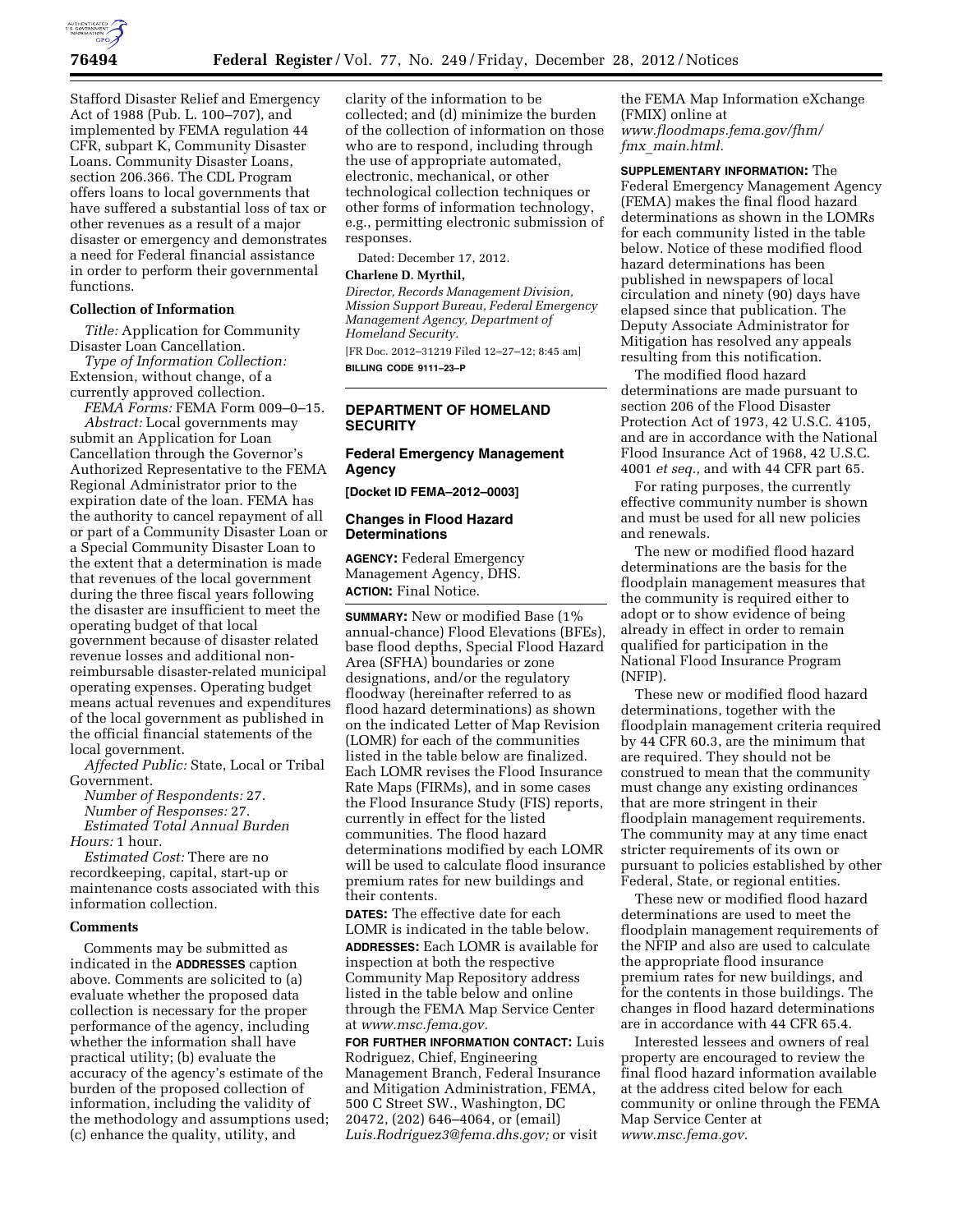| State and county                                                  | Location and case<br>No.                                              | Chief executive officer of com-<br>munity                                                                                                                                          | Community map repository                                                                                                            | Effective date of modi-<br>fication | Community<br>No. |
|-------------------------------------------------------------------|-----------------------------------------------------------------------|------------------------------------------------------------------------------------------------------------------------------------------------------------------------------------|-------------------------------------------------------------------------------------------------------------------------------------|-------------------------------------|------------------|
| Alabama:                                                          |                                                                       |                                                                                                                                                                                    |                                                                                                                                     |                                     |                  |
| Baldwin (FEMA<br>Docket No.:<br>B-1262).                          | City of Gulf Shores<br>$(12 - 04 - 2462P)$ .                          | The Honorable Robert S. Craft,<br>Mayor, City of Gulf Shores,<br>P.O. Box 299, Gulf Shores,<br>AL 36547.                                                                           | Development Department,<br>Community<br>1905 West 1st Street, Gulf Shores, AL<br>36547.                                             | August 13, 2012                     | 015005           |
| Mobile (FEMA<br>Docket No.:<br>B-1262).                           | City of Mobile (12-<br>04-0822P).                                     | The Honorable Samuel L.<br>Jones, Mayor, City of Mobile,<br>P.O. Box 1827, Mobile, AL<br>36633.                                                                                    | City Hall, Engineering Department, 205<br>Government Street, 3rd Floor, Mobile,<br>AL 36644.                                        | August 15, 2012                     | 015007           |
| Mobile (FEMA<br>Docket No.:<br>B-1262).                           | Unincorporated<br>areas of Mobile<br>County (11-04-<br>6442P).        | The Honorable Connie Hud-<br>son, President, Mobile Coun-<br>ty Board of Commissioners,<br>P.O. Box 1443, Mobile, AL<br>36633.                                                     | Mobile County Government Plaza, Engi-<br>neering Department, 205 Government<br>Street, 3rd Floor, South Tower, Mobile,<br>AL 36644. | September 7, 2012                   | 015008           |
| Arizona:                                                          |                                                                       |                                                                                                                                                                                    |                                                                                                                                     |                                     |                  |
| Maricopa<br>(FEMA Dock-<br>et No.: B-<br>1262).                   | City of Tempe (11-<br>09-3942P).                                      | The Honorable Hugh Hallman,<br>Mayor, City of Tempe, P.O.<br>Box 5002, Tempe, AZ 85280.                                                                                            | City Hall, Engineering Department, 31<br>East 5th Street, Tempe, AZ 85281.                                                          | August 10, 2012                     | 040054           |
| Maricopa<br>(FEMA Dock-<br>$et No.: B-$<br>1262).                 | Town of Guadalupe<br>$(11-09-3942P)$ .                                | The Honorable Alma Yolanda<br>Solarez, Mayor, Town of<br>Guadalupe,<br>9241<br>South<br>Avenida Del Yaqui, Guada-<br>lupe, AZ 85283.                                               | Town Hall, 9050 South Avenida Del<br>Yaqui, Guadalupe, AZ 85283.                                                                    | August 10, 2012                     | 040111           |
| Maricopa<br>(FEMA Dock-<br>$et No.: B-$<br>1262).                 | Town of Wickenburg<br>$(11-09-3181P)$ .                               | The Honorable Kelly Blunt,<br>Mayor, Town of Wickenburg,<br>155 North Tegner Street,<br>Suite A, Wickenburg, AZ<br>85390.                                                          | Town Hall, 155 North Tegner Street,<br>Wickenburg, AZ 85390.                                                                        | August 24, 2012                     | 040056           |
| Maricopa<br>(FEMA Dock-<br>et No.: B-<br>1262).                   | Town of Wickenburg<br>$(12 - 09 - 0272P)$ .                           | The Honorable Kelly Blunt,<br>Mayor, Town of Wickenburg,<br>155 North Tegner Street,<br>Suite A, Wickenburg, AZ                                                                    | Town Hall, 155 North Tegner Street,<br>Wickenburg, AZ 85390.                                                                        | August 10, 2012                     | 040056           |
| Maricopa<br>(FEMA Dock-<br>et No.: B-<br>1262).                   | Unincorporated<br>areas of Maricopa<br>County (11-09-<br>3942P).      | 85390.<br>The Honorable Max W. Wilson,<br>Chairman, Maricopa County<br>Board of Supervisors, 301<br>West Jefferson Street, 10th                                                    | Maricopa County Flood Control District,<br>2801 West Durango Street, Phoenix,<br>AZ 85009.                                          | August 10, 2012                     | 040037           |
| Maricopa<br>(FEMA Dock-<br>et No.: B-<br>1262).                   | Unincorporated<br>areas of Maricopa<br>County (11-09-<br>3181P).      | Floor, Phoenix, AZ 85003.<br>The Honorable Max W. Wilson,<br>Chairman, Maricopa County<br>Board of Supervisors, 301<br>West Jefferson Street, 10th                                 | Maricopa County Flood Control District,<br>2801 West Durango Street, Phoenix,<br>AZ 85009.                                          | August 24, 2012                     | 040037           |
| Pima (FEMA<br>Docket No.:<br>$B-1262$ ).                          | Unincorporated<br>areas of Pima<br>County (12-09-<br>0547P).          | Floor, Phoenix, AZ 85003.<br>The<br>Honorable<br>Ramon<br>Valadez, Chairman, Pima<br>County Board of Supervisors,<br>130 West Congress Street,<br>11th Floor, Tucson, AZ<br>85701. | 97 East Congress Street, 3rd Floor, Tuc-<br>son, AZ 85701.                                                                          | September 4, 2012                   | 040073           |
| Yavapai, (FEMA<br>Docket No.:<br>B-1262).                         | Town of Prescott<br>Valley (11-09-<br>1612P).                         | The Honorable Harvey C.<br>Skoog, Mayor, Town of Pres-<br>cott Valley, 7501 East Civic<br>Circle, Prescott Valley, AZ<br>86314.                                                    | Town Hall, Engineering Division, 7501   September 7, 2012<br>East Civic Circle, Prescott Valley, AZ<br>86314.                       |                                     | 040121           |
| Yavapai (FEMA<br>Docket No.:<br>B-1262).                          | Unincorporated<br>areas of Yavapai<br>County (11-09-<br>1612P).       | The Honorable Thomas Thur-<br>man.<br>Chairman, Yavapai<br>County Board of Supervisors,<br>10 South 6th Street, Cotton-                                                            | Yavapai County Flood Control District,<br>500 South Marina Street, Prescott, AZ<br>86303.                                           | September 7, 2012                   | 040093           |
|                                                                   |                                                                       | wood, AZ 86326.                                                                                                                                                                    |                                                                                                                                     |                                     |                  |
| California:<br>Los Angeles<br>(FEMA Dock-<br>et No.: B-<br>1262). | Unincorporated<br>areas of Los An-<br>geles County (12-<br>09-0924P). | Honorable<br>The<br>Zev<br>Yaroslavsky, Chairman, Los<br>Angeles County Board of Su-<br>pervisors, 500 West Temple<br>Street, Room 821, Los Ange-<br>les, CA 90012.                | Los Angeles County Department of Public<br>Works, 900 South Fremont Avenue, Al-<br>hambra, CA 91803.                                | August 13, 2012                     | 065043           |
| Riverside<br>(FEMA Dock-<br>et No.: B-<br>1262).                  | Unincorporated<br>areas of Riverside<br>County (12-09-<br>1186P).     | Honorable<br>John<br>The<br>F.<br>Tavaglione, Chairman, River-<br>side County Board of Super-<br>visors, P.O. Box 1646, River-<br>side, CA 92502.                                  | Riverside County Flood Control and<br>Water Conservation District, 1995 Mar-<br>ket Street, Riverside, CA 92502.                    | August 20, 2012                     | 060245           |
| San Diego<br>(FEMA Dock-<br>et No.: B-<br>1262).                  | City of San Diego<br>(12-09-0919P).                                   | The Honorable Jerry Sanders,<br>Mayor, City of San Diego,<br>202 C Street, 11th Floor,<br>San Diego, CA 92101.                                                                     | Development Services Center, 1222 1st<br>Avenue, 3rd Floor, San Diego, CA<br>92101.                                                 | August 24, 2012                     | 060295           |
| San Diego<br>(FEMA Dock-<br>et No.: B-<br>1262).                  | City of San Diego<br>$(12-09-1244P).$                                 | The Honorable Jerry Sanders,<br>Mayor, City of San Diego,<br>202 C Street, 11th Floor,<br>San Diego, CA 92101.                                                                     | Development Services Center, 1222 1st<br>Avenue, 3rd Floor, San Diego, CA<br>92101.                                                 | August 20, 2012                     | 060295           |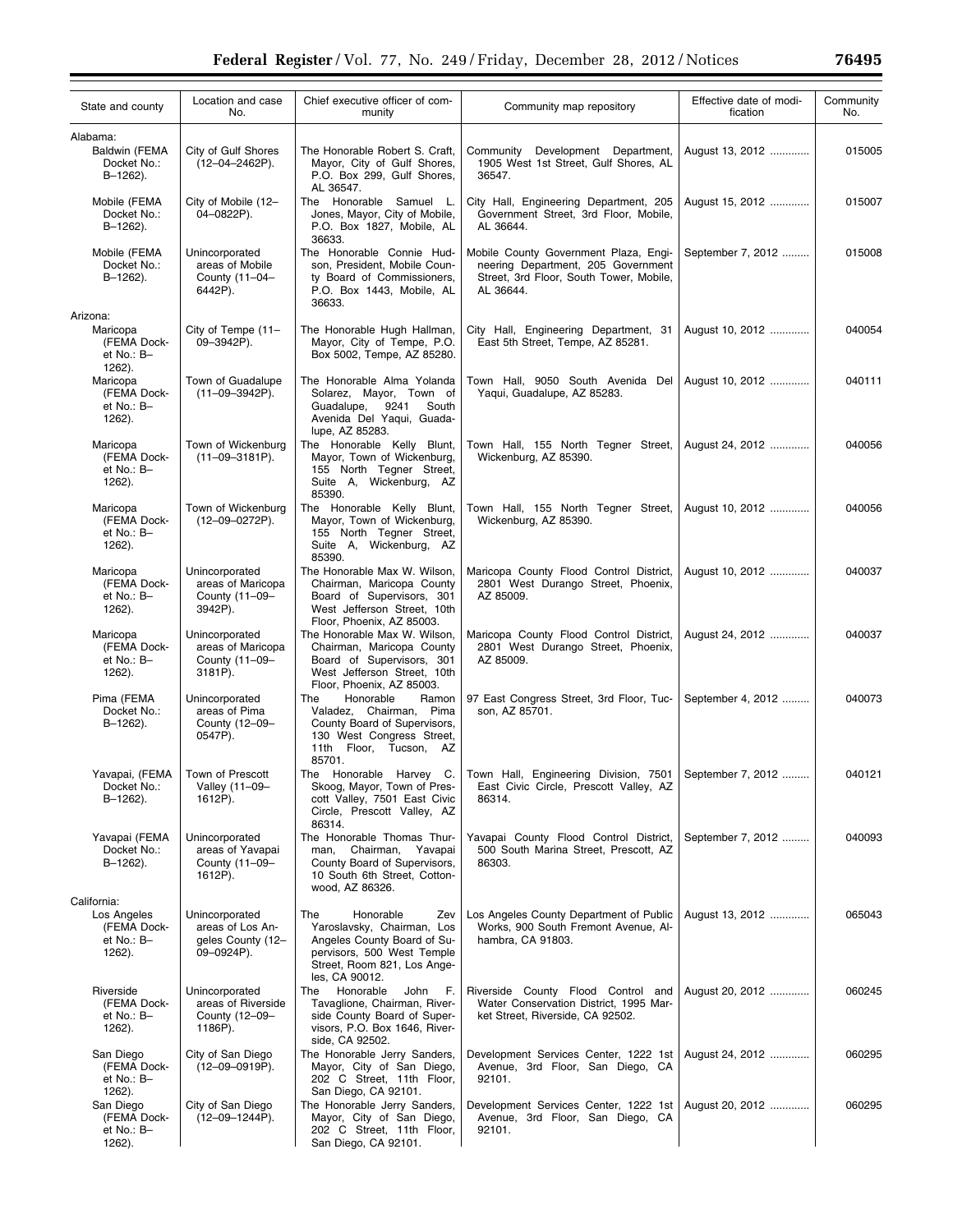| State and county                                     | Location and case<br>No.                                                           | Chief executive officer of com-<br>munity                                                                                                               | Community map repository                                                                                                                                                               | Effective date of modi-<br>fication | Community<br>No. |
|------------------------------------------------------|------------------------------------------------------------------------------------|---------------------------------------------------------------------------------------------------------------------------------------------------------|----------------------------------------------------------------------------------------------------------------------------------------------------------------------------------------|-------------------------------------|------------------|
| Santa Barbara<br>(FEMA Dock-<br>et No.: B-<br>1262). | City of Goleta, (12-<br>09-0332P).                                                 | The Honorable Edward Easton,<br>Mayor, City of Goleta, 130<br>Cremona Drive, Suite B,<br>Goleta, CA 93117.                                              | City Hall, 130 Cremona Drive, Goleta, CA<br>93117.                                                                                                                                     | September 10, 2012                  | 060771           |
| Santa Barbara<br>(FEMA Dock-<br>et No.: B-<br>1262). | City of Santa Bar-<br>bara (11-09-<br>3358P).                                      | The Honorable Helene Schnei-<br>der, Mayor, City of Santa<br>Barbara, P.O. Box 1990,<br>Santa Barbara, CA 93101.                                        | City Administrator, 735 Anacapa Street,<br>Santa Barbara, CA 93101.                                                                                                                    | August 13, 2012                     | 060335           |
| Santa Barbara<br>(FEMA Dock-<br>et No.: B-<br>1262). | Unincorporated<br>areas of Santa<br><b>Barbara County</b><br>$(12 - 09 - 0332P)$ . | The Honorable Doreen Farr,<br>Chair, Santa Barbara County<br>Board of Supervisors, 105<br>East Anapamu Street, Santa<br>Barbara, CA 93101.              | Santa Barbara County Public Works De-<br>partment, Water Resources Division,<br>Flood Control and Water Conservation<br>District, 123 East Anapamu Street,<br>Santa Barbara, CA 93101. | September 10, 2012                  | 060331           |
| Santa Barbara<br>(FEMA Dock-<br>et No.: B-<br>1262). | Unincorporated<br>areas of Santa<br><b>Barbara County</b><br>$(11-09-3358P)$ .     | The Honorable Doreen Farr,<br>Chair, Santa Barbara County<br>Board of Supervisors, 105<br>East Anapamu Street, Santa<br>Barbara, CA 93101.              | Santa Barbara County Public Works De-<br>partment, Water Resources Division,<br>Flood Control and Water Conservation<br>District, 123 East Anapamu Street,<br>Santa Barbara, CA 93101. | August 13, 2012                     | 060331           |
| Sierra (FEMA<br>Docket No.:<br>B-1262).              | Unincorporated<br>areas of Sierra<br>County (12-09-<br>0381P).                     | Honorable Peter W.<br>The<br>Huebner, Chairman, Sierra<br>County Board of Supervisors,<br>100 Courthouse Square,<br>Suite 11, Downieville, CA<br>95936. | Sierra County Department of Planning,<br>Sierra Courthouse Annex, 101 Court-<br>house Square, Downieville, CA 95936.                                                                   | September 7, 2012                   | 060630           |
| Sierra (FEMA<br>Docket No.:<br>$B-1262$ ).           | Unincorporated<br>areas of Sierra<br>County (12-09-<br>0382P).                     | The Honorable Peter<br>W.<br>Huebner, Chairman, Sierra<br>County Board of Supervisors,<br>100 Courthouse Square,<br>Suite 11, Downieville, CA<br>95936. | Sierra County Department of Planning,<br>Sierra Courthouse Annex, 101 Court-<br>house Square, Downieville, CA 95936.                                                                   | August 24, 2012                     | 060630           |
| Colorado:                                            |                                                                                    |                                                                                                                                                         |                                                                                                                                                                                        |                                     |                  |
| Arapahoe<br>(FEMA Dock-<br>et No.: B-<br>1262).      | City of Centennial<br>$(12 - 08 - 0025P)$ .                                        | The Honorable Cathy Noon,<br>Mayor, City of Centennial,<br>13133 East Arapahoe Road,<br>Centennial, CO 80112.                                           | Southeast Metro Stormwater Authority, 76<br>Inverness Drive East, Suite A, Centen-<br>nial, CO 80112.                                                                                  | August 3, 2012                      | 080315           |
| Arapahoe<br>(FEMA Dock-<br>et No.: B-<br>1262).      | City of Greenwood<br>Village (12-08-<br>0132P).                                    | The Honorable Ron Rakowsky,<br>Mayor, City of Greenwood<br>Village, 6060 South Quebec<br>Street, Greenwood Village,<br>CO 80111.                        | City Hall, 6060 South Quebec Street,<br>Greenwood Village, CO 80111.                                                                                                                   | August 10, 2012                     | 080195           |
| Arapahoe<br>(FEMA Dock-<br>et No.: B-<br>1262).      | Unincorporated<br>areas of Arapahoe<br>County (12-08-<br>0025P).                   | The Honorable<br>Nancy N.<br>Sharpe, Chair, Arapahoe<br>County Board of Commis-<br>sioners, 5334 South Prince<br>Street, Littleton, CO 80166.           | Arapahoe County Public Works and De-<br>velopment Department, 10730 East<br>Briarwood Avenue, Suite 100, Centen-<br>nial, CO 80112.                                                    | August 3, 2012                      | 080011           |
| El Paso (FEMA<br>Docket No.:<br>B-1262).             | City of Colorado<br>Springs (11-08-<br>1101P).                                     | The Honorable Steve Bach,<br>Mayor, City of Colorado<br>Springs, P.O. Box 1575, Mail<br>Code<br>0601,<br>Colorado<br>Springs, CO 80903.                 | City Administration, 30 South Nevada Av-<br>enue, Colorado Springs, CO 80903.                                                                                                          | August 13, 2012                     | 080060           |
| Routt (FEMA<br>Docket No.:<br>B-1262).               | Unincorporated<br>areas of Routt<br>County (11-08-<br>0639P).                      | The Honorable Douglas B.<br>Monger, Chairman, Routt<br>County Board of Commis-<br>sioners, P.O. Box 773598,<br>Steamboat Springs,<br>CO.<br>80477.      | Routt County Courthouse, 136 6th Street,  <br>Steamboat Springs, CO 80477.                                                                                                             | September 4, 2012                   | 080156           |
| Florida:                                             |                                                                                    |                                                                                                                                                         |                                                                                                                                                                                        |                                     |                  |
| <b>Broward (FEMA</b><br>Docket No.:<br>B-1262).      | Town of Hillsboro<br>Beach (12-04-<br>2643P).                                      | The Honorable Dan Dodge,<br>Mayor, Town of Hillsboro<br>Beach, 1210 Hillsboro Mile,<br>Hillsboro Beach, FL 33062.                                       | City Hall, 1210 Hillsboro Mile, Hillsboro<br>Beach, FL 33062.                                                                                                                          | August 10, 2012                     | 120040           |
| Lee (FEMA<br>Docket No.:<br>B-1262).                 | Unincorporated<br>areas of Lee<br>County (11-04-<br>5887P).                        | The Honorable Frank Mann,<br>Chairman, Lee County Board<br>of Commissioners, P.O. Box<br>398, Fort Myers, FL 33902.                                     | Lee County Community Development De-<br>partment, 1500 Monroe Street, 2nd<br>Floor, Fort Myers, FL 33901.                                                                              | August 10, 2012                     | 125124           |
| Manatee (FEMA<br>Docket No.:<br>B-1262).             | Unincorporated<br>areas of Manatee<br>County (12-04-<br>1509P).                    | The Honorable John R. Chap-<br>Chairman,<br>Manatee<br>pie,<br>County Board of Commis-<br>sioners, P.O. Box 1000, Bra-<br>denton, FL 34206.             | Manatee County Building Division, Flood-<br>plain Section, 2nd Floor, 1112 Manatee<br>Avenue West, Bradenton, FL 34205.                                                                | August 20, 2012                     | 120153           |
| Monroe (FEMA<br>Docket No.:<br>B-1262).              | Village of Islamorada<br>$(12 - 04 - 1361P)$ .                                     | Honorable<br>The<br>Michael<br>Reckwerdt, Mayor, Village of<br>Islamorada, 86800 Overseas<br>Islamorada, FL<br>Highway,<br>33036.                       | Village Hall, 87000 Overseas Highway,<br>Islamorada, FL 33036.                                                                                                                         | August 3, 2012                      | 120424           |
| Georgia: Forsyth<br>(FEMA Docket<br>No.: B-1262).    | Unincorporated<br>areas of Forsyth<br>County (12-04-<br>0122P).                    | The Honorable Jim Boff, Chair-<br>man, Forsyth County Board<br>of Commissioners, 110 East<br>Main Street, Cumming, GA<br>30040.                         | 110 East Main Street,<br>Suite<br>100.<br>Cumming, GA 30040.                                                                                                                           | August 3, 2012                      | 130312           |